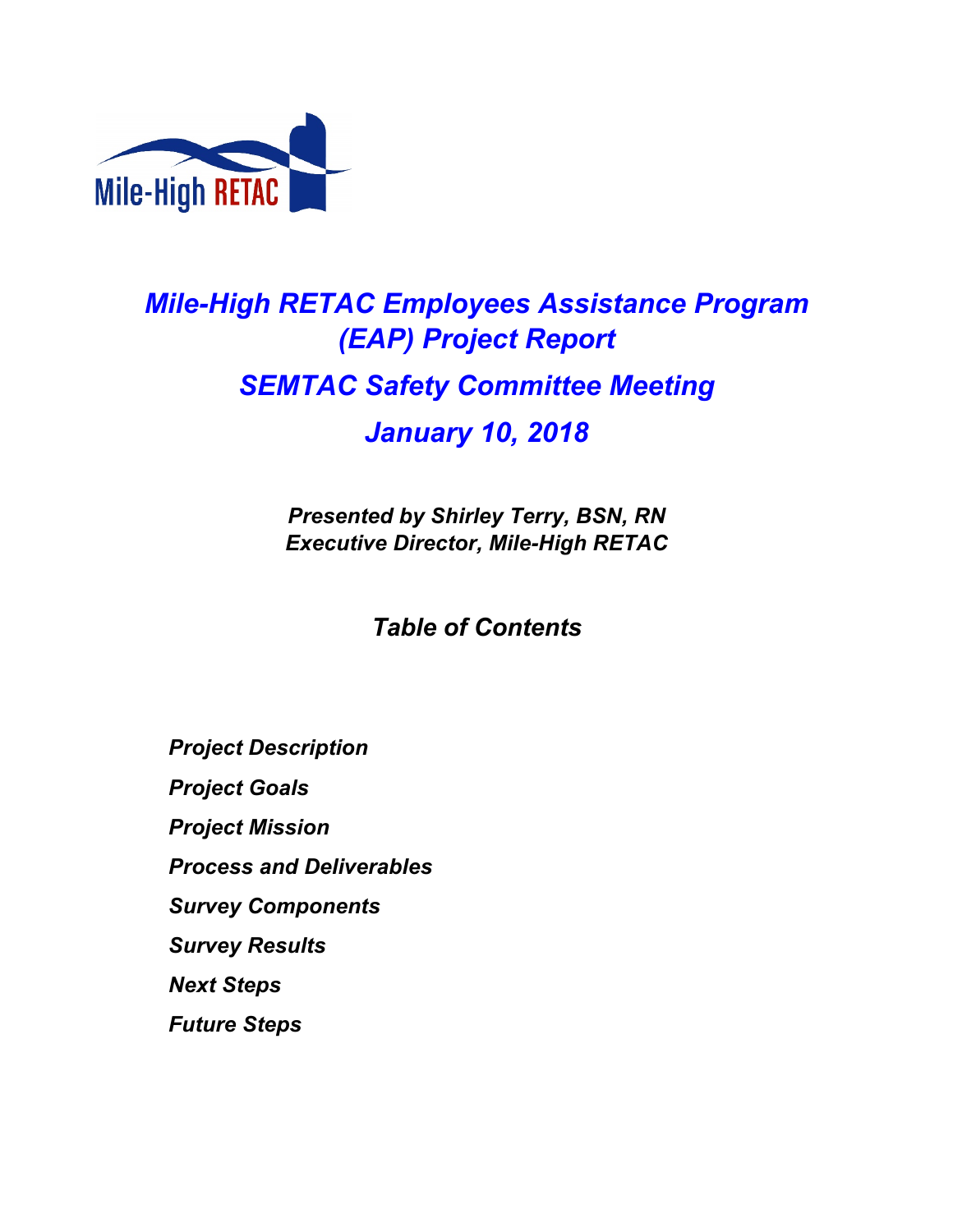#### *Project Description:*

This is a multi-year project of surveying and exploring the availability, education and use of Employee Assistance Programs (EAP) for EMS and fire in Colorado.

#### *Project Goals:*

To identify if and where there are EAPs in Colorado available for EMS and fire agencies.

### *Project Mission:*

To develop and conduct a survey of EMS and fire agencies to determine the availability, types and use of EAPs in Colorado.

#### *Process and Deliverables:*

The goals of the project were discussed at the SEMTAC Safety Committee over a series of committee meetings. Due to all the mental health issues and suicides, it was felt that the group needed to know if and where EAPs were offered in Colorado for EMS and fire. In addition, did these EAP's have special training in dealing with the unique challenges that face EMS and fire on a daily basis.

The Mile-High RETAC wrote a system improvement grant to research EAP's in Colorado during the grant period of FY18. Fortunately, the Mile-High RETAC was awarded the grant.

The Mile-High RETAC interviewed Shirley Terry of S J Terry, Inc. to determine if she could complete the research project in a timely manner. Shirley Terry was hired to conduct the research and report back as per the grant deliverables. A contract was signed and executed. Shirley Terry has been extremely involved in the mental health and safety issues related to EMS and fire for greater than ten years.

Shirley Terry contacted CDPHE Behavioral Health Services to determine if they had a list of EAPs in Colorado. They did not have such a list.

Shirley Terry developed a survey that contained the ideas and key components that would validate sound meaning from the questions. These components came from conversations held at the SEMTAC Safety Committee meetings. The survey contained the pertinent questions related to EAP's in Colorado.

A list of EMS agencies in Colorado was obtained from CDPHE. The list contained the contact information for each EMS and fire agency by RETAC. The following RETACs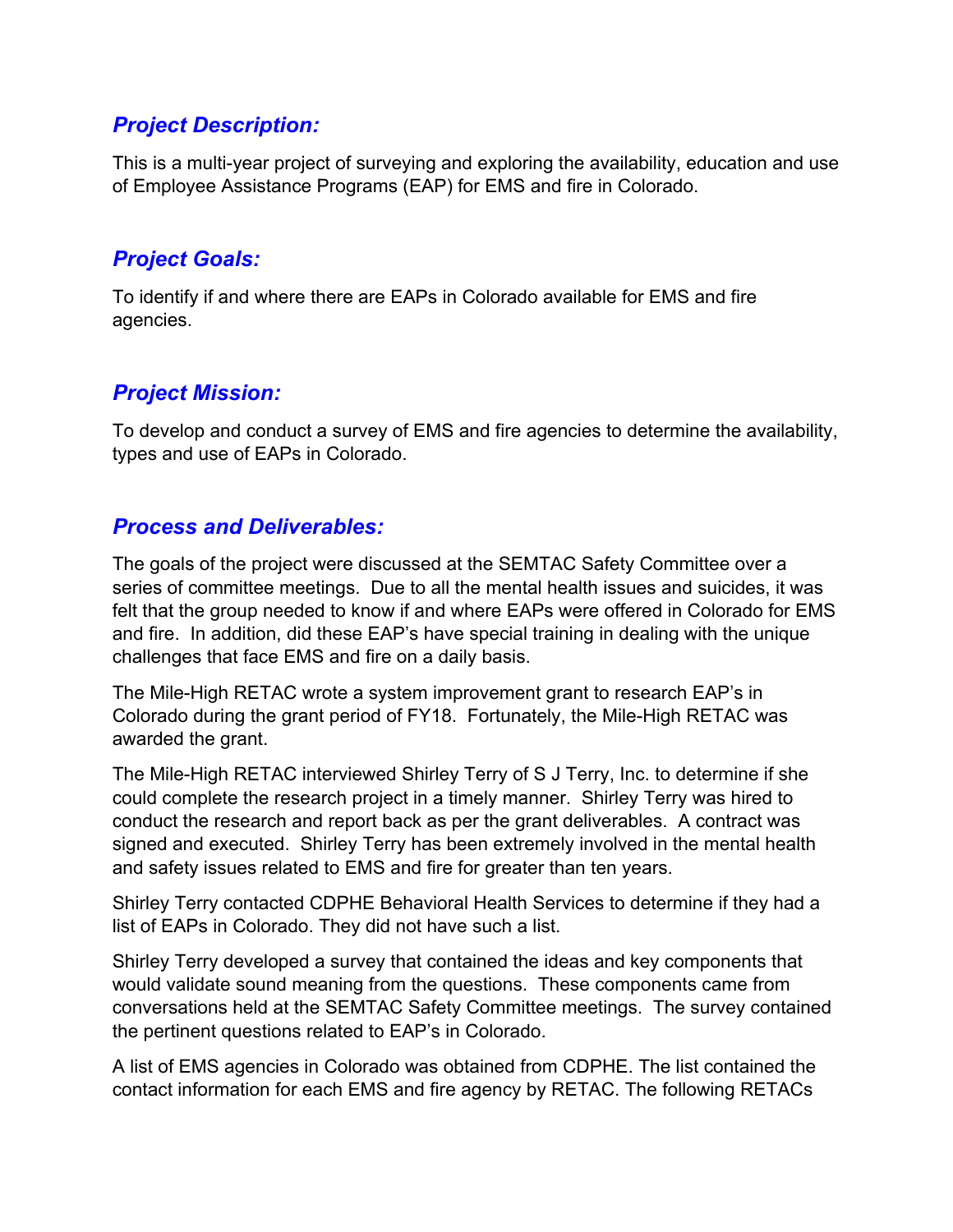were identified to have EMS and fire agencies: Central Mountain, Foothills, Mile-High, North Central Colorado, Northwest, Plains to Peaks, San Luis Valley, Southeastern, Southern, Southwest and Western. Shirley Terry identified and entered each EMS and fire agency into her address book for ease of sending out the survey via e-mail. She developed an e-mail list for each RETAC. She then sent the survey to each EMS and fire agency by RETAC copying the RETAC Coordinator/Executive Director. The survey was also posted at www.coems.com twice.

The survey was conducted over the holiday season, so the outcome was shaky, but the information was important and timely since the holidays often cause stress in many people. Survey Monkey was used for ease of the respondents. The average time to complete the survey was less than 7 minutes. The survey was conducted from December 23, 2017 to January 5, 2018.

#### *Survey Components:*

Mile-High RETAC

Employee Assistance Program (EAP) Survey

Goal: The goal of this survey is to determine if EMS agencies offer EAP services and what specialized training if any, these EAP's have to deal with the unique challenges of EMS, police and fire.

Agency

**City** 

Agency Contact Person

Contact Person Title

Contact Person- email address

- 1. Do you have an EAP that your personnel can access?
	- a. Yes
	- b. No
- 2. If yes, please identify example a phone

e-mail\_\_\_\_\_\_\_\_\_\_\_\_\_\_\_\_\_\_\_\_\_\_\_\_\_\_\_

| If no, why not? |  |  |
|-----------------|--|--|
|                 |  |  |

3. Is the EAP hired by a city, county (public) or by your agency(private)? a. Public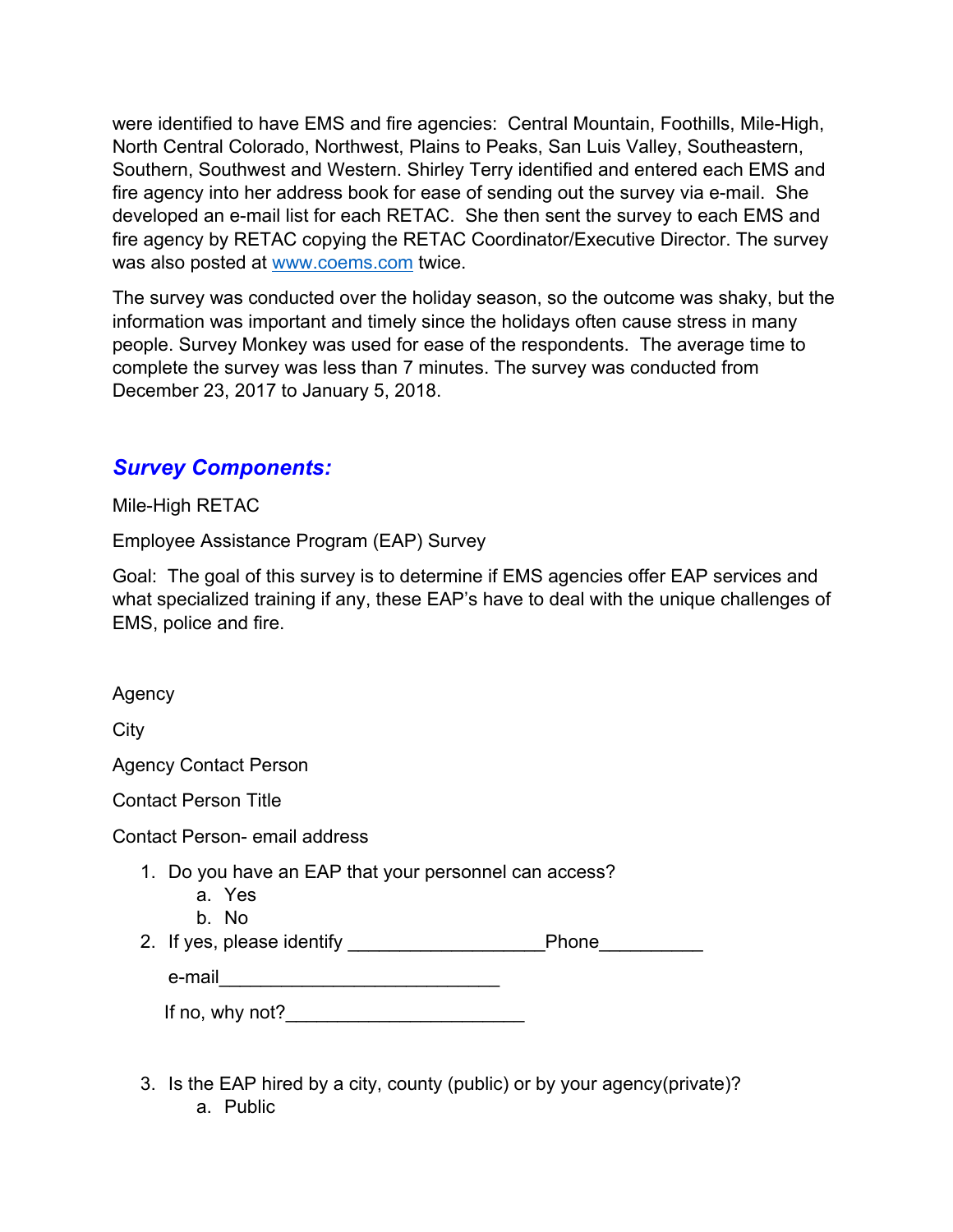- b. Private
- 4. Who pays for the services of the EAP?
	- a. EMS Agency
	- b. Staff's Personal Insurance
	- c. Other
- 5. What types of staff does your EAP provide? Check all that apply
	- a. Clinical Social Workers
	- b. Mental Health Counselors
	- c. Substance Abuse Counselors
	- d. Other\_\_\_\_\_\_\_\_\_\_\_\_\_\_\_\_\_\_\_\_\_\_\_
- 6. How are employees referred to the EAP services?

Check all that apply

- a. Self-referral
- b. Recommended by front line
- c. Ordered by supervisor or human resources
- 7. Does the EAP have special training regarding the unique challenges of EMS, Fire and Police?
	- a. Yes
	- b. No
	- c. Unknown
- 8. Do you feel it would be helpful to provide specialized training to EAPs to assist them in understanding the unique challenges of EMS, Fire and Police?
	- a. Yes
	- b. No
- 9. How frequent is your EAP utilized?
	- a. 0
	- b. 1-5 times per year
	- c. 6-10 times per year
	- d. 11 or more times per year
- 10.Do you believe that confidentiality is maintained by your EAP?
	- a. Yes
	- b. No
	- c. Unknown
- 11.Do you track compliance with requests for utilization of the EAP?
	- a. Yes
	- b. No
- 12.Do you believe that the use of EAP services has been helpful?
	- a. Not Helpful
	- b. Slightly Helpful
	- c. Somewhat Helpful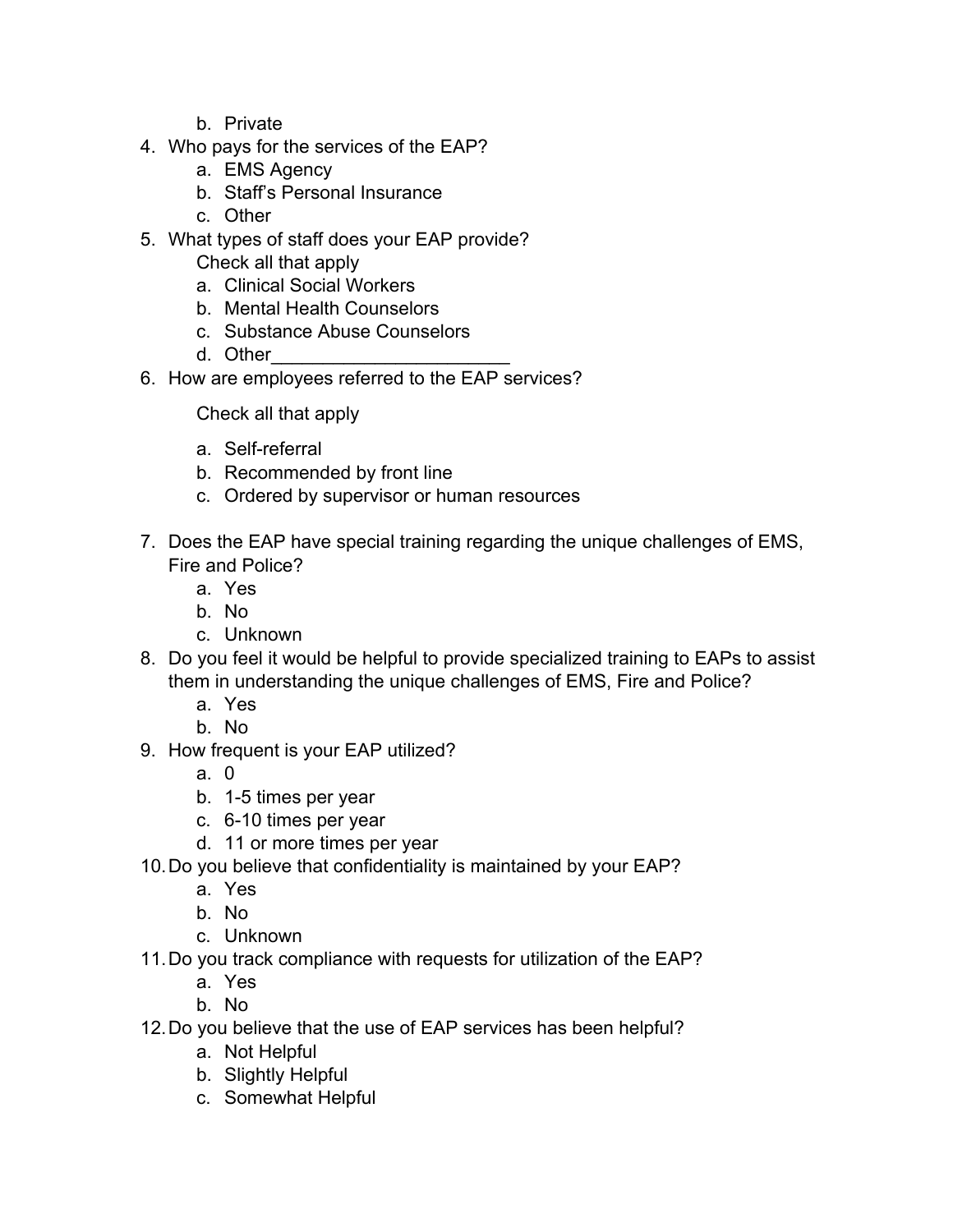- d. Very Helpful
- e. Extremely Helpful
- 13.Does your EAP services have limitations of the program such as a predetermined number of visits that are allowed?
	- a. Yes
	- b. No
	- c. If yes, what are the limitations
- 14.Does your agency have a designated health and safety officer?
	- a. If yes, Name, E-mail
	- b. If no, do you have plans to designate such a position?
- 15.Are you aware of the National EMS Safety Summit that is held each year in Denver that focuses on personal safety, patient and community safety?
	- a. Yes
	- b. No
- 16.Any additional comments?

#### *Survey Results:*

There were 71 respondents. The data was collected and collated. The report was presented to the SEMTAC Safety Committee on January 10, 2018.

Please see the attached EAP Survey Results

#### *Next Steps:*

Create list of Safety Officers and contact information

Develop list of EAP's around Colorado

Develop a survey for EAP's to determine what training they currently have to handle the unique challenges of EMS and fire personnel

Develop next survey regarding peer support programs, use of chaplains, mental health counselors

#### *Future Goals:*

Provide identified specialized training for EAPs in Colorado